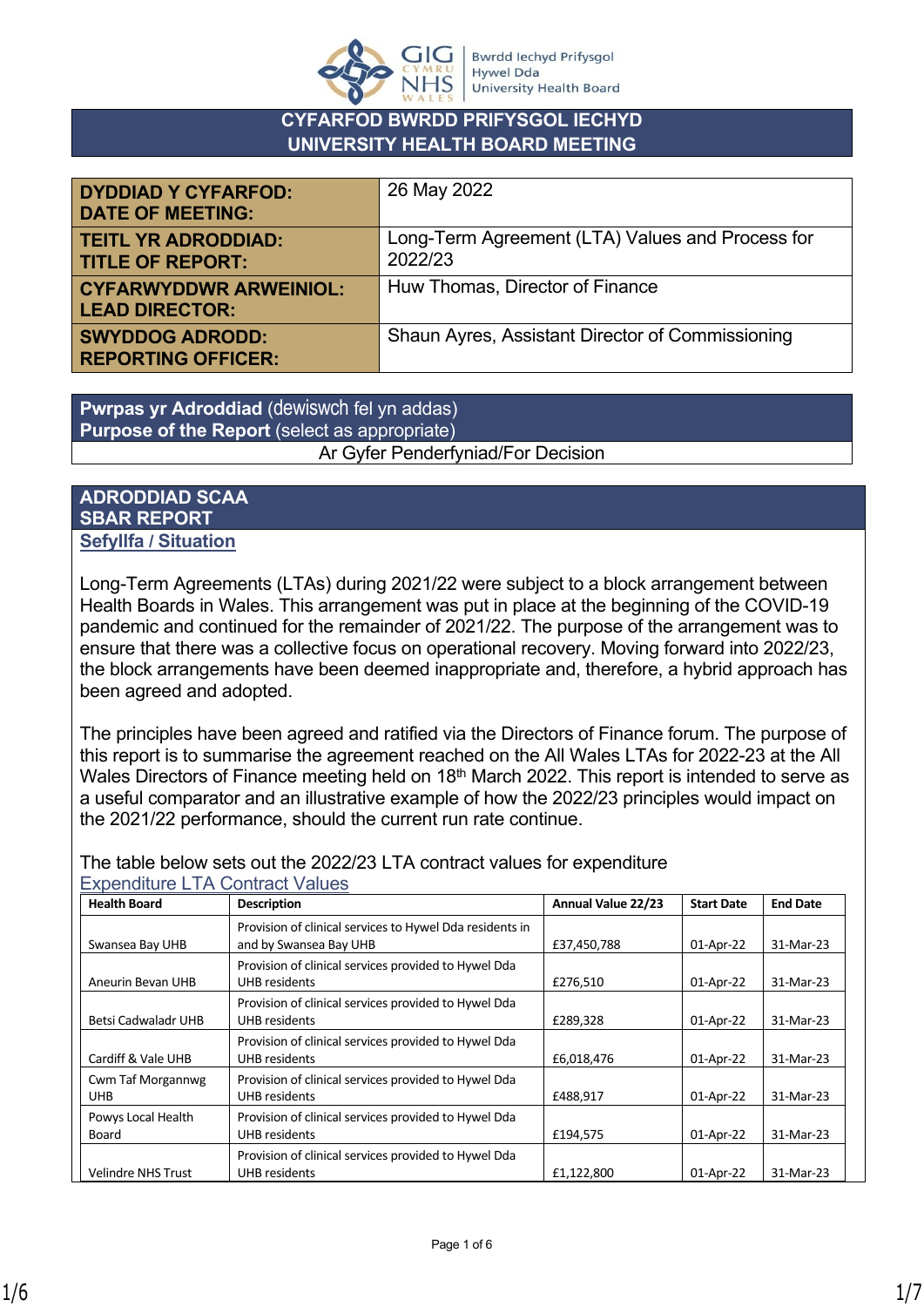|                         | Provision of clinical services provided to Hywel Dda<br>UHB residents (NB - No document exchange or |              |           |           |
|-------------------------|-----------------------------------------------------------------------------------------------------|--------------|-----------|-----------|
| <b>WHSSC &amp; EASC</b> | signatures on this LTA)                                                                             | £114.217.032 | 01-Apr-22 | 31-Mar-23 |

The above total quantum is circa £160,058,426.

## Income LTA Contract Values

| <b>Health Board</b>                         | <b>Description</b>                                               | Annual Value 22/23 | <b>Start Date</b> | <b>End Date</b> |
|---------------------------------------------|------------------------------------------------------------------|--------------------|-------------------|-----------------|
| Aneurin Bevan                               | Provision of clinical services to Aneurin Bevan<br>residents     | 367,856            | 01-Apr-22         | 31-Mar-23       |
| Betsi Cadwaladr                             | Provision of clinical services to Betsi Cadwaladr<br>residents   | 4,737,814          | 01-Apr-22         | 31-Mar-23       |
| Cardiff & Vale                              | Provision of clinical services to Cardiff & Vale residents       | 340,089            | 01-Apr-22         | 31-Mar-23       |
| Cwm Taf Morgannwg                           | Provision of clinical services to Cwm Taf Morgannwg<br>residents | 452,463            | 01-Apr-22         | 31-Mar-23       |
| Powys                                       | Provision of clinical services to Powys residents                | 8,264,978          | 01-Apr-22         | 31-Mar-23       |
| Swansea Bay                                 | Provision of clinical services to Swansea Bay residents          | 4,690,974          | 01-Apr-22         | 31-Mar-23       |
| <b>WHSSC</b>                                | Provision of clinical services to UHB residents by<br>Hywel Dda  | 1,708,243          | 01-Apr-22         | 31-Mar-23       |
| <b>Public Health Wales</b><br>(Directorate) | Provision of clinical services to UHB residents by<br>Hywel Dda  | 861,634            | 01-Apr-22         | 31-Mar-23       |

## **Cefndir / Background**

### **Financial Flows Workstream 2022/23 Agreement**

The All Wales Directors of Finance forum established a Financial Flows Workstream sub-group, with the task of developing an approach to LTAs for 2022/23. It is recognised that, whilst the NHS is still emerging from the pandemic in 2022/23, there is a requirement to establish an interim arrangement for one year, which supports the need to return to business as usual, and to facilitate discussions to agree a longer term approach from 2023/24 onwards.

Key Principles agreed by Directors of Finance against which the sub-group developed its options are:

- 1. Requirement to move away from the Blocks
- 2. The contract model needs to incentivise patient treatment
- 3. 2022/23 is a transition year
- 4. The NHS policy is to return to 2019/20 levels of activity
- 5. Requirement for a realistic assessment of the deliverability of activity (tolerance levels)
- 6. Requirement to minimise the risk from activity variations and recognition of the cost of **Recovery**

### **Options and Decisions**

The tables below set out the options identified, and the decisions reached at the All Wales Directors of Finance meeting on 18<sup>th</sup> March 2022.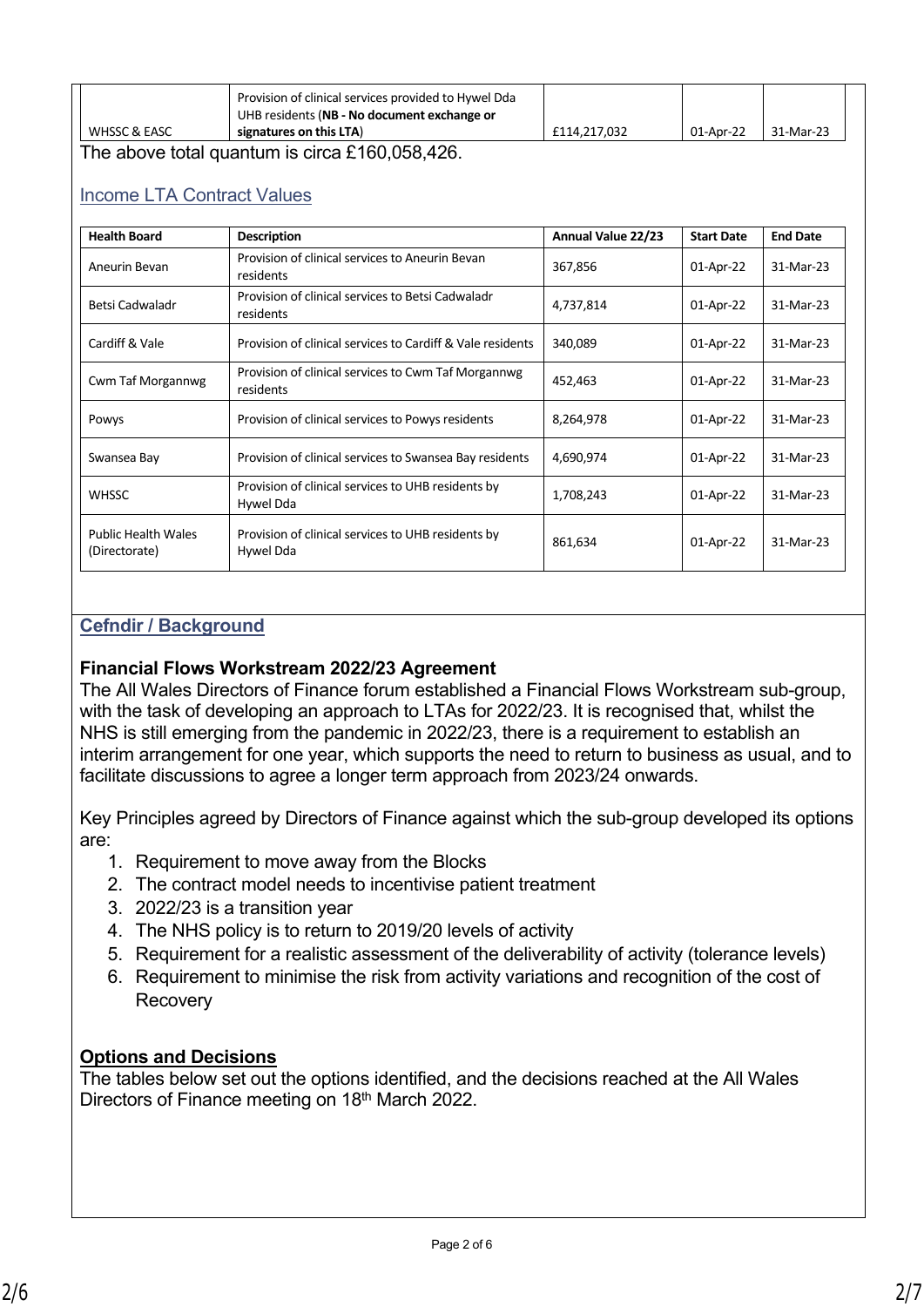| Non admitted / Outpatient incl. Regular day attenders and Ward attenders |                                                                                                                                  |                 |
|--------------------------------------------------------------------------|----------------------------------------------------------------------------------------------------------------------------------|-----------------|
|                                                                          | <b>Options</b>                                                                                                                   | <b>Decision</b> |
| <b>Contract Model</b>                                                    | <b>Block</b><br>OR.<br>Cost & Volume – same as Elective                                                                          | <b>Block</b>    |
| <b>Activity / Cost</b>                                                   | 19-20 Activity Baseline<br><b>Actual Activity</b><br>$\bullet$<br><b>Actual Cost</b><br>$\bullet$<br>Plus LTA inflation to 22-23 | Agreed          |
| <b>Activity Tolerance</b>                                                | n/a                                                                                                                              | n/a             |
| <b>Marginal Rates</b>                                                    | n/a                                                                                                                              | n/a             |
| <b>Recovery Activity</b>                                                 | Activity delivered beyond 19-20 levels<br>at an enhanced rate                                                                    | n/a             |

# **Non-Elective**

|                           | <b>Options</b>                                                                                                                   | <b>Decision</b>                                                      |
|---------------------------|----------------------------------------------------------------------------------------------------------------------------------|----------------------------------------------------------------------|
| <b>Contract Model</b>     | <b>Block</b><br><b>OR</b><br>Cost & Volume                                                                                       | Cost & Volume                                                        |
| <b>Activity / Cost</b>    | 19-20 Activity Baseline<br><b>Actual Activity</b><br>$\bullet$<br><b>Actual Cost</b><br>$\bullet$<br>Plus LTA inflation to 22-23 | Agreed                                                               |
| <b>Activity Tolerance</b> | 10% activity tolerance at Specialty level for<br>underperformance for 19-20 levels to protect<br>provider                        | 10% Tolerance                                                        |
| <b>Marginal Rates</b>     | Extant marginal rates for activity below<br>tolerance                                                                            | Agreed                                                               |
| <b>Recovery Activity</b>  | Activity delivered beyond 19-20 levels at an<br>enhanced rate                                                                    | 70% Marginal Rate for<br>Recovery Activity (or extant<br>if greater) |

# **Elective**

|                           | <b>Options</b>                                                                                                      | <b>Decision</b> |
|---------------------------|---------------------------------------------------------------------------------------------------------------------|-----------------|
| <b>Contract Model</b>     | Cost & Volume                                                                                                       | Cost & Volume   |
| <b>Activity / Cost</b>    | 19-20 Activity Baseline<br><b>Actual Activity</b><br><b>Actual Cost</b><br>$\bullet$<br>Plus LTA inflation to 22-23 | Agreed          |
| <b>Activity Tolerance</b> | 5% activity tolerance at Specialty level for<br>underperformance for 19-20 levels to protect<br>provider            | 10% Tolerance   |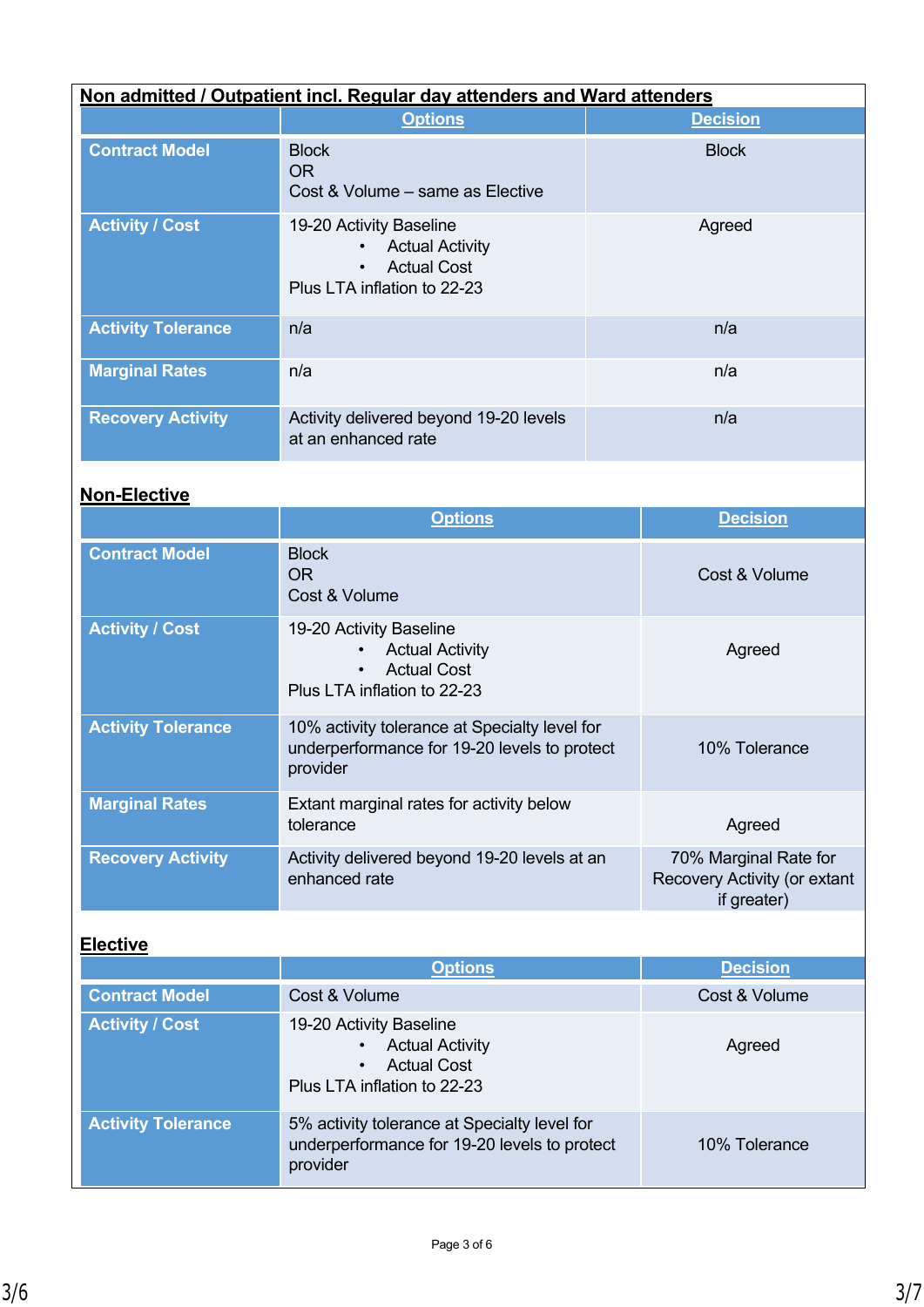| <b>Marginal Rates</b>                                         | Extant marginal rates for activity below<br>tolerance<br>Agreed                                                                                                                                                                                                                                                                                                                                                                                                  |                                                                      |  |
|---------------------------------------------------------------|------------------------------------------------------------------------------------------------------------------------------------------------------------------------------------------------------------------------------------------------------------------------------------------------------------------------------------------------------------------------------------------------------------------------------------------------------------------|----------------------------------------------------------------------|--|
| <b>Recovery Activity</b>                                      | Activity delivered beyond 19-20 levels at an<br>enhanced rate                                                                                                                                                                                                                                                                                                                                                                                                    | 70% Marginal Rate for<br>Recovery Activity (or extant if<br>greater) |  |
| <b>All Points of Delivery (PODs)</b>                          |                                                                                                                                                                                                                                                                                                                                                                                                                                                                  |                                                                      |  |
| <b>Efficiencies / Service</b><br><b>Change</b>                | Proposal:<br>$\triangleright$ Any agreed LTA baseline adjustments to be transacted as normal and<br>planned – e.g. repatriations, investments, disinvestments, service<br>changes etc                                                                                                                                                                                                                                                                            |                                                                      |  |
|                                                               | Decision:<br>$\triangleright$ Agreed                                                                                                                                                                                                                                                                                                                                                                                                                             |                                                                      |  |
| <b>Pass through</b><br><b>Payments</b>                        | Proposal:<br>$\triangleright$ National Institute for Health and Care Excellence (NICE) High Cost Drugs,<br>Blood Products and other current pass-through arrangements to remain<br>on existing LTA bases - usually actual cost incurred/recharged To<br>continue                                                                                                                                                                                                 |                                                                      |  |
|                                                               | Decision:<br>$\triangleright$ Agreed                                                                                                                                                                                                                                                                                                                                                                                                                             |                                                                      |  |
| <b>Other</b>                                                  |                                                                                                                                                                                                                                                                                                                                                                                                                                                                  |                                                                      |  |
| <b>Activity Tolerance -</b><br><b>Velindre</b>                | Proposal:<br>$\triangleright$ Umbrella proposal for all commissioned (PODs) Cancer Services to reflect<br>pathway component of the service. Baseline efficiency adjustment below<br>90% of 19-20 levels ie 10% tolerance.<br>$\triangleright$ Extant marginal rates for activity below tolerance.<br>Activity delivered beyond 19-20 levels at an enhanced rate of 70% (or<br>➤<br>extant if greater)<br>Mechanism for premium rate outsourcing is required<br>➤ |                                                                      |  |
|                                                               | Decision:<br>10% Tolerance, application of marginal rates agreed.<br>➤                                                                                                                                                                                                                                                                                                                                                                                           |                                                                      |  |
| <b>WHSSC</b>                                                  | Proposal:<br>$\triangleright$ WHSSC to have some flexibility to implement its Joint Committee<br>agreed Integrated Commissioning Plan, but with the principles set out<br>here guiding their approach with providers, or as a fall-back position                                                                                                                                                                                                                 |                                                                      |  |
|                                                               | Decision:<br>$\triangleright$ Agreed                                                                                                                                                                                                                                                                                                                                                                                                                             |                                                                      |  |
| <b>Screening Service</b><br><b>Level Agreements</b><br>(SLAs) | Proposal:<br>$\triangleright$ 19-20 Contracted Activity Baseline<br>$\triangleright$ Plus LTA inflation to 22-23<br>$\triangleright$ Adjusted for Service Changes                                                                                                                                                                                                                                                                                                |                                                                      |  |
|                                                               | Decision:<br>$\triangleright$ Agreed                                                                                                                                                                                                                                                                                                                                                                                                                             |                                                                      |  |
| <b>Microbiology</b>                                           | Proposal:<br>▶ Cost & Volume - 19-20 Activity Baseline                                                                                                                                                                                                                                                                                                                                                                                                           |                                                                      |  |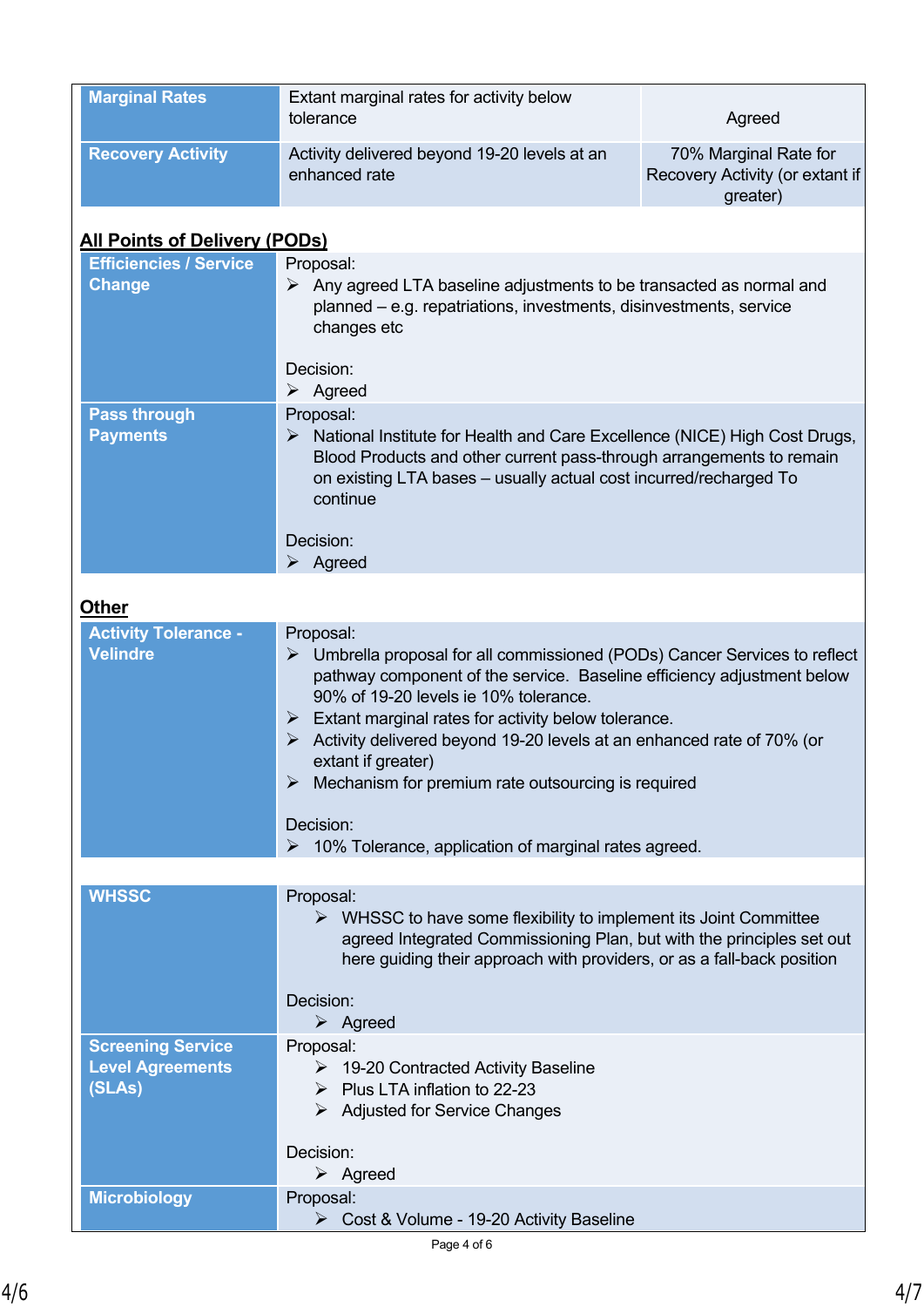|              | $\geq$ 10% activity tolerance for underperformance for 19-20 levels to<br>protect provider<br>$\triangleright$ Activity delivered beyond 19-20 levels at extant marginal rate (typically<br>50%)<br>$\triangleright$ Adjusted for Service Changes<br>Decision:                                                                                                                                                                                                                                                                     |
|--------------|------------------------------------------------------------------------------------------------------------------------------------------------------------------------------------------------------------------------------------------------------------------------------------------------------------------------------------------------------------------------------------------------------------------------------------------------------------------------------------------------------------------------------------|
|              |                                                                                                                                                                                                                                                                                                                                                                                                                                                                                                                                    |
|              | $\triangleright$ Agreed                                                                                                                                                                                                                                                                                                                                                                                                                                                                                                            |
| 'Other SLAs' | Proposal:<br>$\triangleright$ Where activity-based - Back to Cost & Volume, 19-20 activity/financial<br>baseline + inflation, 10% tolerance for under performance with extant<br>marginal rates beyond, Full/Enhanced rates for delivery over 19/20<br>out-turn<br>$\triangleright$ Where not activity-based – Block, 19/20 financials + inflation, adjusted<br>for agreed changes<br>$\triangleright$ Any separate bi-lateral agreement may take precedent but this is the<br>default / fall-back position<br>Decision:<br>Agreed |

# **2023/24 Onwards**

This is a one year agreement only, and there is no agreement regarding the approach to 2023- 24. Should there be a further significant COVID-19 wave, which has a material impact on elective activity, this agreement will be reviewed to assess the impact on activity levels. It is recommended that the Financial Flows Workstream sub-group is requested to meet on a monthly basis to review performance against the agreement set out above and to begin discussions on the approach to 2023-24 and beyond.

## **Asesiad / Assessment**

An assessment has been undertaken (see Appendix 1 for details) for indicative impact on the Health Board financial position, if the 2021/22 performance was to be replicated in 2022/23 (not including Welsh Health Specialised Services Committee (WHSSC).

The £1.3m impact is predicated on the current under-performance (below plan), including the 10% tolerance agreed via the Directors of Finance. The £1.3m is therefore based on the 70% marginal rate rebate (or greater) principle.

### **Argymhelliad / Recommendation**

The Board is asked to ratify and endorse the Long-Term Agreement (LTA) resource allocation and approach.

| <b>Amcanion: (rhaid cwblhau)</b><br>Objectives: (must be completed) |                |
|---------------------------------------------------------------------|----------------|
| Cyfeirnod Cofrestr Risg Datix a Sgôr                                | Not Applicable |
| Cyfredol:                                                           |                |
| Datix Risk Register Reference and                                   |                |
| Score:                                                              |                |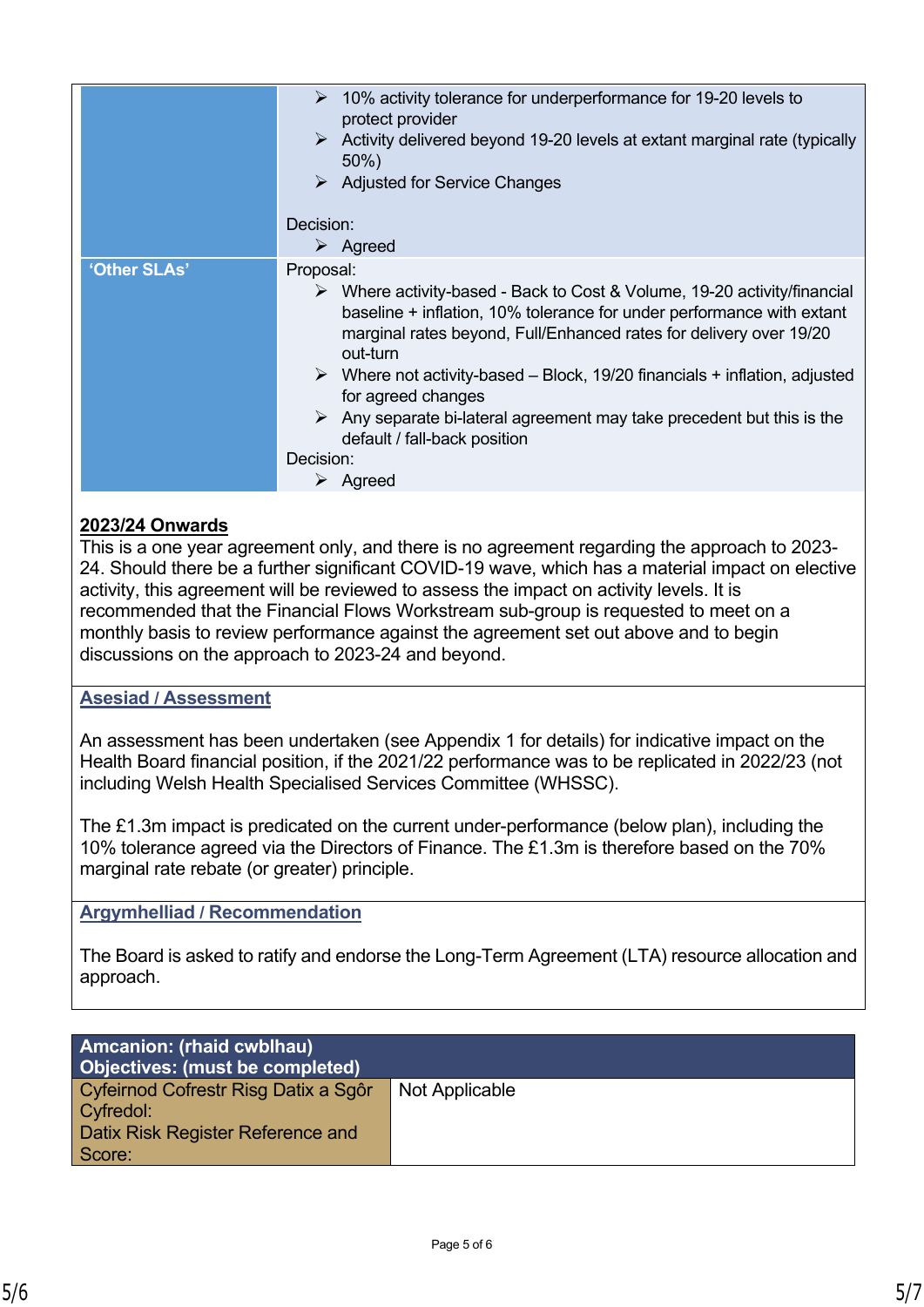| Safon(au) Gofal ac lechyd:<br>Health and Care Standard(s):                                                                                               | 5.1 Timely Access               |
|----------------------------------------------------------------------------------------------------------------------------------------------------------|---------------------------------|
| <b>Amcanion Strategol y BIP:</b><br><b>UHB Strategic Objectives:</b>                                                                                     | 6. Sustainable use of resources |
| <b>Amcanion Cynllunio</b><br><b>Planning Objectives</b>                                                                                                  | Not Applicable                  |
| <b>Amcanion Llesiant BIP:</b><br><b>UHB Well-being Objectives:</b><br><b>Hyperlink to HDdUHB Well-being</b><br><b>Objectives Annual Report 2018-2019</b> | 10. Not Applicable              |

| <b>Gwybodaeth Ychwanegol:</b><br><b>Further Information:</b>                                                                                                   |                                                                                                 |
|----------------------------------------------------------------------------------------------------------------------------------------------------------------|-------------------------------------------------------------------------------------------------|
| Ar sail tystiolaeth:<br>Evidence Base:                                                                                                                         | Contained within the report                                                                     |
| <b>Rhestr Termau:</b><br><b>Glossary of Terms:</b>                                                                                                             | Contained within the report                                                                     |
| Partïon / Pwyllgorau â ymgynhorwyd<br>ymlaen llaw y Cyfarfod Bwrdd Iechyd<br>Prifysgol:<br>Parties / Committees consulted prior<br>to University Health Board: | A version of this report was shared with the Quality,<br><b>Safety and Experience Committee</b> |

| <b>Effaith: (rhaid cwblhau)</b><br>Impact: (must be completed)    |                                                            |  |  |
|-------------------------------------------------------------------|------------------------------------------------------------|--|--|
| <b>Ariannol / Gwerth am Arian:</b><br><b>Financial / Service:</b> | The financial implications are contained within the report |  |  |
| <b>Ansawdd / Gofal Claf:</b><br><b>Quality / Patient Care:</b>    | Not Applicable                                             |  |  |
| Gweithlu:<br><b>Workforce:</b>                                    | Not Applicable                                             |  |  |
| Risg:<br><b>Risk:</b>                                             | Not Applicable                                             |  |  |
| <b>Cyfreithiol:</b><br>Legal:                                     | Not Applicable                                             |  |  |
| <b>Enw Da:</b><br><b>Reputational:</b>                            | Not Applicable                                             |  |  |
| <b>Gyfrinachedd:</b><br><b>Privacy:</b>                           | Not Applicable                                             |  |  |
| Cydraddoldeb:<br><b>Equality:</b>                                 | Not Applicable                                             |  |  |